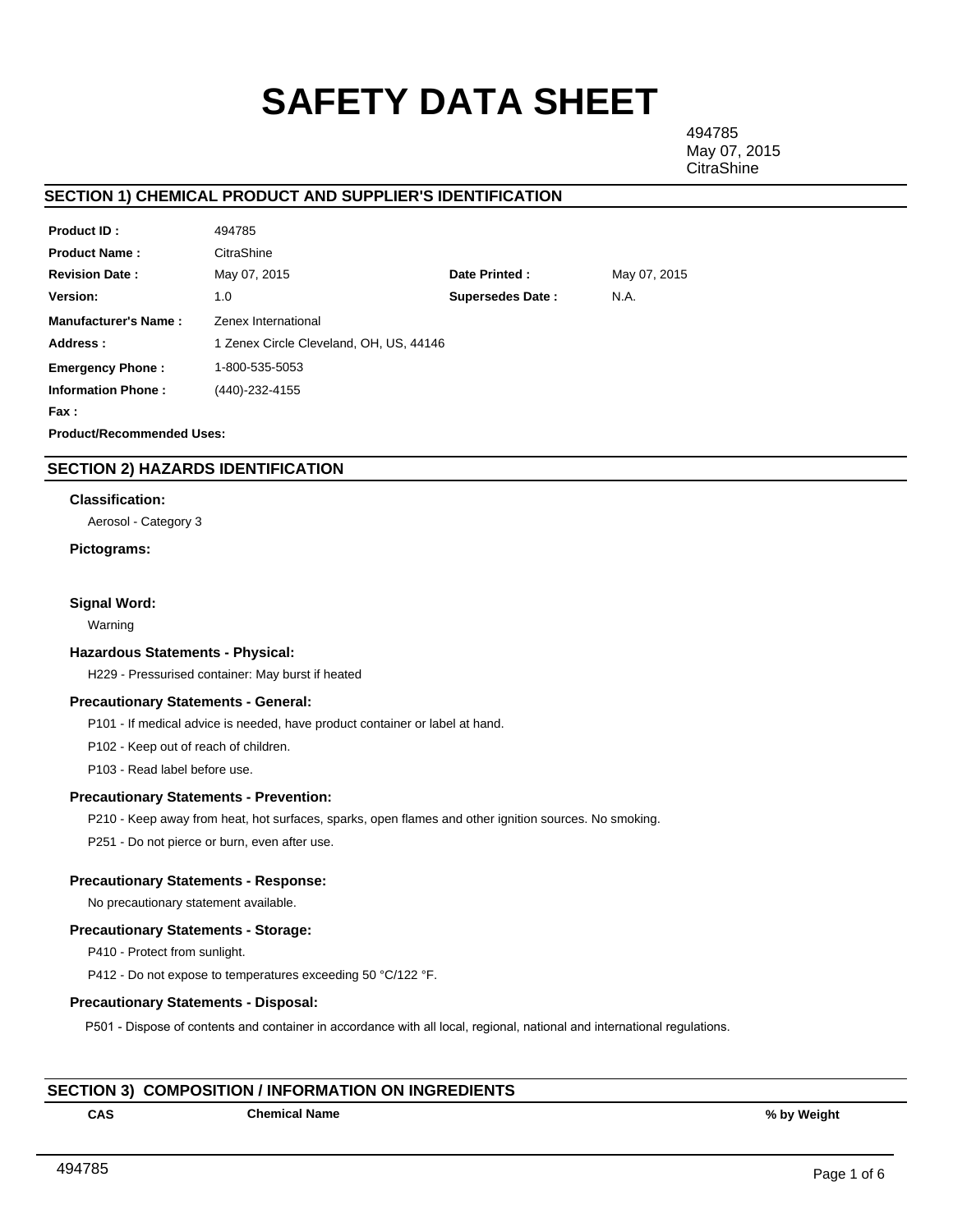| 0007732-18-5 | <b>WATER</b>          | 49% - 87%   |
|--------------|-----------------------|-------------|
| 0008042-47-5 | MINERAL OIL, SLAB OIL | 9% - 20%    |
| 0000074-98-6 | <b>PROPANE</b>        | $2\% - 4\%$ |
| 0000106-97-8 | <b>BUTANE</b>         | $1\% - 2\%$ |

# **SECTION 4) FIRST-AID MEASURES**

## **Inhalation:**

Remove source of exposure or move person to fresh air and keep comfortable for breathing.

If exposed/feel unwell/concerned: Call a POISON CENTER/doctor.

Eliminate all ignition sources if safe to do so.

## **Eye Contact:**

Remove source of exposure or move person to fresh air. Rinse eyes cautiously with lukewarm, gently flowing water for several minutes, while holding the eyelids open. Remove contact lenses, if present and easy to do. Continue rinsing for a duration of 15-20 minutes. Take care not to rinse contaminated water into the unaffected eye or onto the face. If eye irritation persists: Get medical advice/attention.

#### **Skin Contact:**

Take off immediately all contaminated clothing, shoes and leather goods (e.g. watchbands, belts). Gently blot or brush away excess product. Wash with plenty of lukewarm, gently flowing water for a duration of 15-20 minutes. Call a POISON CENTER/doctor if you feel unwell. Store contaminated clothing under water and wash before reuse or discard.

#### **Ingestion:**

Rinse mouth. Do NOT induce vomiting. Immediately call a POISON CENTER/doctor. If vomiting occurs naturally, lie on your side, in the recovery position.

Never give anything by mouth to an unconscious or convulsing victim. Keep person warm and quiet.

# **SECTION 5) FIRE-FIGHTING MEASURES**

## **Suitable Extinguishing Media:**

Use water, fog, dry chemical, or carbon dioxide.

Carbon dioxide can displace oxygen. Use caution when applying carbon dioxide in confined spaces. Simultaneous use of foam and water on the same surface is to be avoided as water destroys the foam.

## **Unsuitable Extinguishing Media:**

Water may be ineffective but can be used to cool containers exposed to heat or flame.

#### **Specific Hazards in Case of Fire:**

Contents under pressure. Keep away from ignition sources and open flames. Exposure of containers to extreme heat and flames can cause them to rupture often with violent force.

Aerosol cans may rupture when heated.

Heated cans may burst.

In fire, will decompose to carbon dioxide, carbon monoxide

## **Fire-Fighting Procedures:**

Isolate immediate hazard area and keep unauthorized personnel out. Stop spill/release if it can be done safely. Move undamaged containers from immediate hazard area if it can be done safely. Water spray may be useful in minimizing or dispersing vapors and to protect personnel.

Dispose of fire debris and contaminated extinguishing water in accordance with official regulations.

#### **Special Protective Actions:**

Wear protective pressure self-contained breathing apparatus (SCBA)and full turnout gear.

Care should always be exercised in dust/mist areas.

# **SECTION 6) ACCIDENTAL RELEASE MEASURES**

## **Emergency Procedure:**

#### Flammable/combustible material.

ELIMINATE all ignition sources (no smoking, flares, sparks, or flames in immediate area). Stay upwind; keep out of low areas. Immediately turn off or isolate any source of ignition. Keep unnecessary people away; isolate hazard area and deny entry. Do not touch or walk through spilled material. Clean up immediately. Use absorbent sweeping compound to soak up material and put into suitable container for proper disposal.

#### **Recommended Equipment:**

Positive pressure, full-face piece self-contained breathing apparatus(SCBA), or positive pressure supplied air respirator with escape SCBA (NIOSH approved).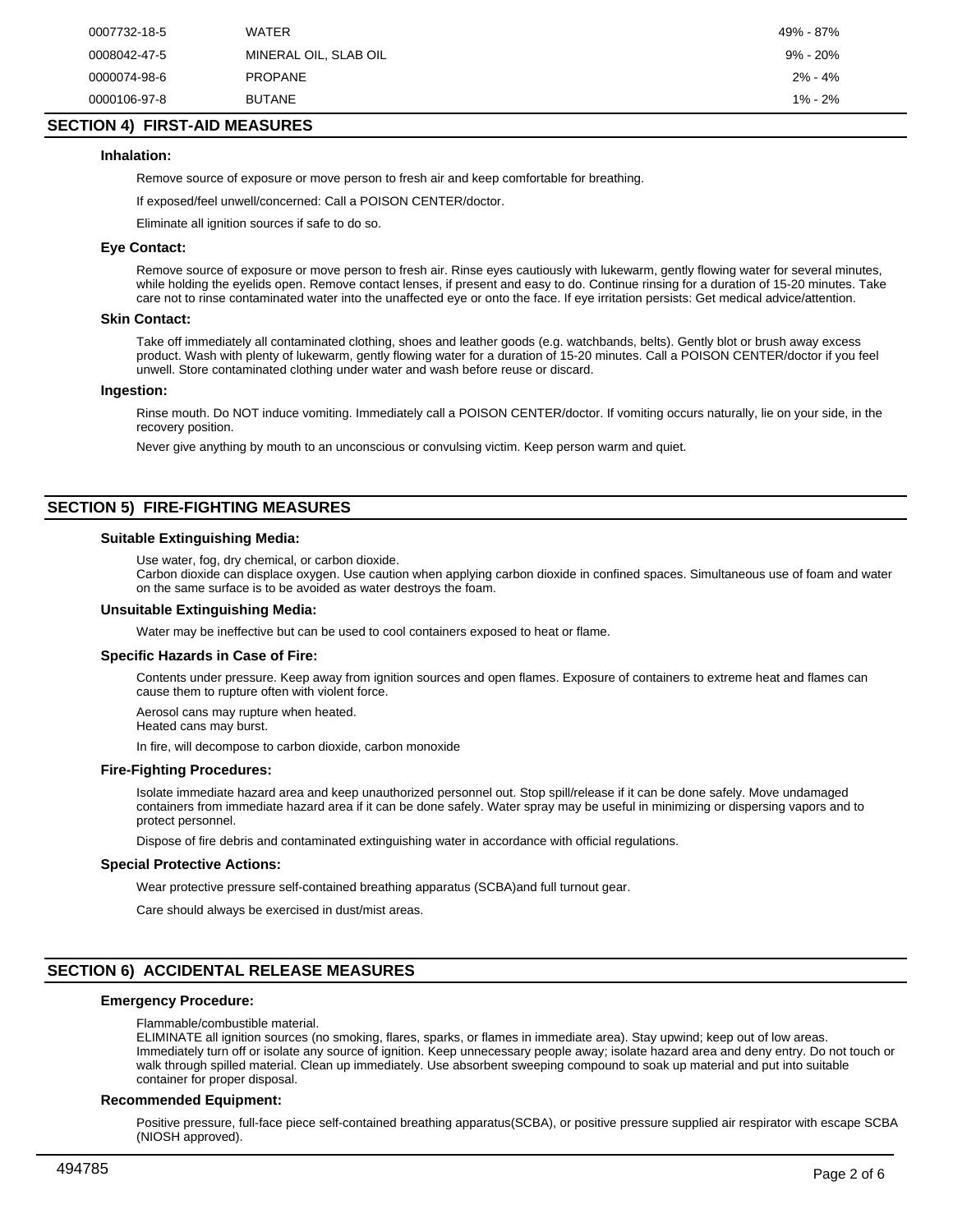## **Personal Precautions:**

ELIMINATE all ignition sources (no smoking, flares, sparks, or flames in immediate area). Use explosion proof equipment. Avoid breathing vapor. Avoid contact with skin, eye or clothing. Do not touch damaged containers or spilled materials unless wearing appropriate protective clothing.

## **Environmental Precautions:**

Stop spill/release if it can be done safely. Prevent spilled material from entering sewers, storm drains, other unauthorized drainage systems and natural waterways by using sand, earth, or other appropriate barriers.

# **SECTION 7) HANDLING AND STORAGE**

## **General:**

For industrial and institutional use only. For use by trained personnel only. Keep away from children. Wash hands after use. Do not get in eyes, on skin or on clothing. Do not breathe vapors or mists. Use good personal hygiene practices. Eating, drinking and smoking in work areas is prohibited. Remove contaminated clothing and protective equipment before entering eating areas. Eyewash stations and showers should be available in areas where this material is used and stored.

#### **Ventilation Requirements:**

Use only with adequate ventilation to control air contaminants to their exposure limits. The use of local ventilation is recommended to control emissions near the source.

#### **Storage Room Requirements:**

Keep container(s) tightly closed and properly labeled. Store in cool, dry, well-ventilated areas away from heat, direct sunlight and incompatibilities. Store in approved containers and protect against physical damage. Keep containers securely sealed when not in use. Indoor storage should meet OSHA standards and appropriate fire codes. Containers that have been opened must be carefully resealed to prevent leakage. Empty container retain residue and may be dangerous.

Do not cut, drill, grind, weld, or perform similar operations on or near containers. Do not pressurize containers to empty them. Ground all structures, transfer containers and equipment to conform to the national electrical code. Use procedures that prevent static electrical sparks. Static electricity may accumulate and create a fire hazard.

Store at temperatures below 120°F.

# **SECTION 8) EXPOSURE CONTROLS, PERSONAL PROTECTION**

## **Eye Protection:**

Chemical goggles, safety glasses with side shields or vented/splash proof goggles. Contact lenses may absorb irritants. Particles may adhere to lenses and cause corneal damage.

#### **Skin Protection:**

Wear gloves, long sleeved shirt, long pants and other protective clothing as required to minimize skin contact.

Use of gloves approved to relevant standards made from the following materials may provide suitable chemical protection: PVC, neoprene or nitrile rubber gloves. Suitability and durability of a glove is dependent on usage, e.g. frequency and duration of contact, chemical resistance of glove material, glove thickness, dexterity. Always seek advice from glove suppliers. Contaminated gloves should be replaced. Chemical-resistant clothing is recommended to avoid prolonged contact. Avoid unnecessary skin contact.

#### **Respiratory Protection:**

If engineering controls do not maintain airborne concentrations to a level which is adequate to protect worker, a respiratory protection program that meets or is equivalent to OSHA 29 CFR 1910.134 and ANSI Z88.2 should be followed. Check with respiratory protective equipment suppliers. Where air-filtering respirators are suitable, select an appropriate combination of mask and filter. Select a filter suitable for combined particulate/organic gases and vapors.

When spraying more than one half can continuously or more than one can consecutively, use NIOSH approved respirator.

| <b>Chemical Name</b> | OSHA<br>TWA<br>(ppm) | OSHA<br>TWA<br>(mg/m3) | <b>OSHA</b><br>STEL<br>(ppm) | <b>OSHA</b><br>STEL<br>(mg/m3) | OSHA-<br>Tables-<br>Z1,2,3 | <b>OSHA</b><br>Carcinogen | OSHA<br>Skin<br>designation | <b>NIOSH</b><br><b>TWA</b><br>(ppm) | <b>NIOSH</b><br>TWA<br>(mg/m3) | <b>NIOSH</b><br>STEL<br>(ppm) | <b>NIOSH</b><br><b>STEL</b><br>(mg/m3) | <b>NIOSH</b><br>Carcinogen |
|----------------------|----------------------|------------------------|------------------------------|--------------------------------|----------------------------|---------------------------|-----------------------------|-------------------------------------|--------------------------------|-------------------------------|----------------------------------------|----------------------------|
| <b>BUTANE</b>        |                      |                        |                              |                                |                            |                           |                             | 800                                 | 1900                           |                               |                                        |                            |
| <b>PROPANE</b>       | 1000                 | 1800                   |                              |                                |                            |                           |                             | 1000                                | 1800                           |                               |                                        |                            |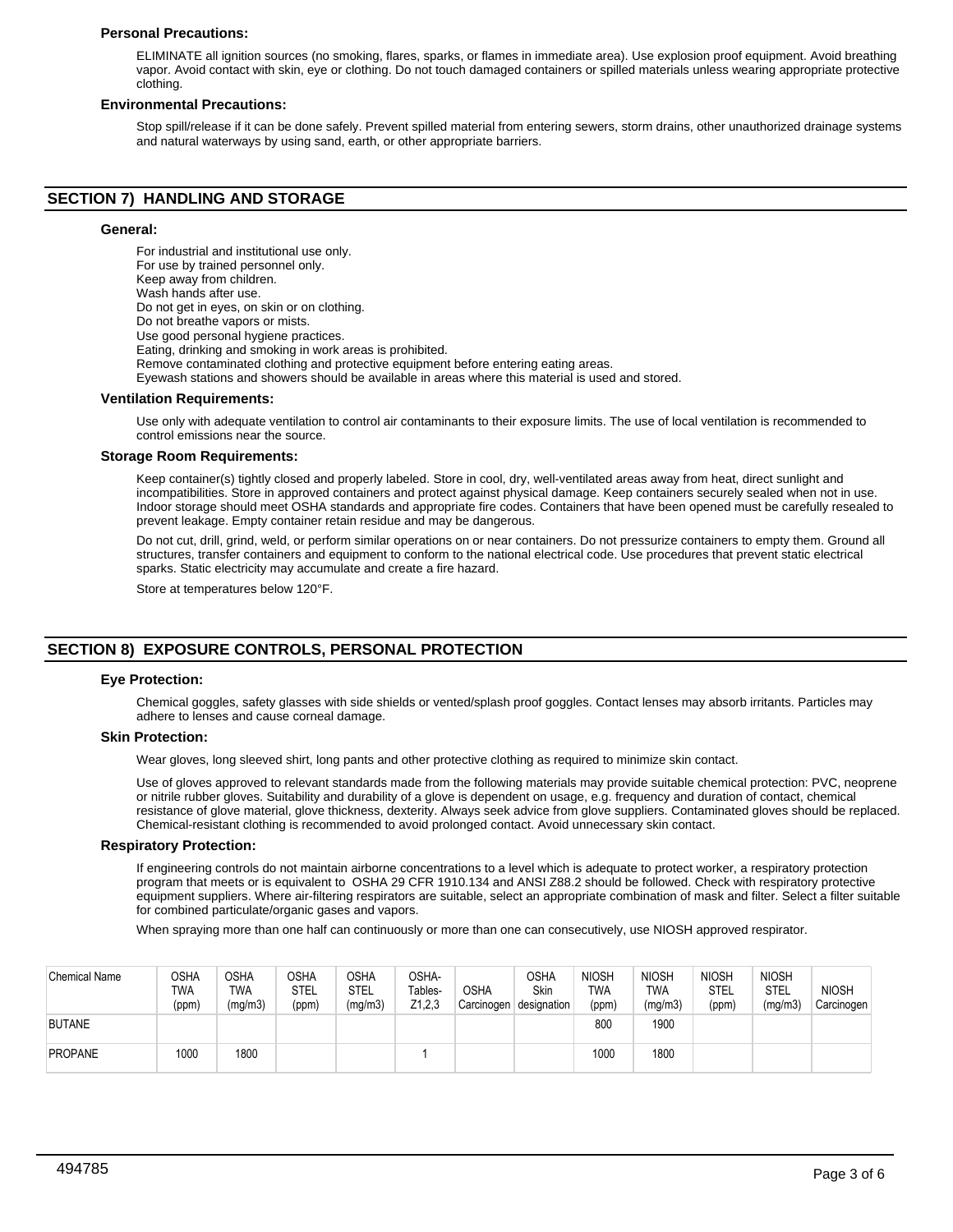| Chemical Name  | <b>ACGIH</b><br><b>TWA</b><br>(ppm)                | <b>ACGIH</b><br><b>TWA</b><br>(mg/m3) | <b>ACGIH</b><br><b>STEL</b><br>(ppm) | <b>ACGIH</b><br><b>STEL</b><br>(mg/m3) |
|----------------|----------------------------------------------------|---------------------------------------|--------------------------------------|----------------------------------------|
| <b>BUTANE</b>  | 1000                                               |                                       |                                      |                                        |
| <b>PROPANE</b> | See<br>Appendix<br>F: Minimal<br>Oxygen<br>Content |                                       |                                      |                                        |

# **SECTION 9) PHYSICAL AND CHEMICAL PROPERTIES**

# **Physical and Chemical Properties**

| Density                      | 7.63438 lb/gal    |
|------------------------------|-------------------|
| Density VOC                  | 0.53441 lb/gal    |
| % VOC                        | 7.00000%          |
| <b>VOC Actual</b>            | 0.53441 lb/gal    |
| <b>VOC Actual</b>            | 64.03797 g/l      |
| Appearance                   | N.A.              |
| <b>Odor Threshold</b>        | N.A.              |
| Odor Description             | Orange            |
| pH                           | N.A.              |
| <b>Water Solubility</b>      | N.A.              |
| Flammability                 | Will not burn     |
| Flash Point Symbol           | N.A.              |
| <b>Flash Point</b>           | N.A.              |
| Viscosity                    | N.A.              |
| Lower Explosion Level        | N.A.              |
| <b>Upper Explosion Level</b> | N.A.              |
| <b>Melting Point</b>         | N.A.              |
| Vapor Density                | Slower than ether |
| <b>Freezing Point</b>        | N.A.              |
| Low Boiling Point            | 176 °F            |
| High Boiling Point           | N.A.              |
| Decomposition Pt             | N.A.              |
| Auto Ignition Temp           | N.A.              |
| <b>Evaporation Rate</b>      | Slower than ether |
|                              |                   |

# **SECTION 10) STABILITY AND REACTIVITY**

# **Stability:**

Stable.

# **Conditions to Avoid:**

High temperatures.

# **Incompatible Materials:**

None known.

# **Hazardous Reactions/Polymerization:**

Will not occur.

# **Hazardous Decomposition Products:**

In fire, will decompose to carbon dioxide, carbon monoxide.

# **SECTION 11) TOXICOLOGICAL INFORMATION**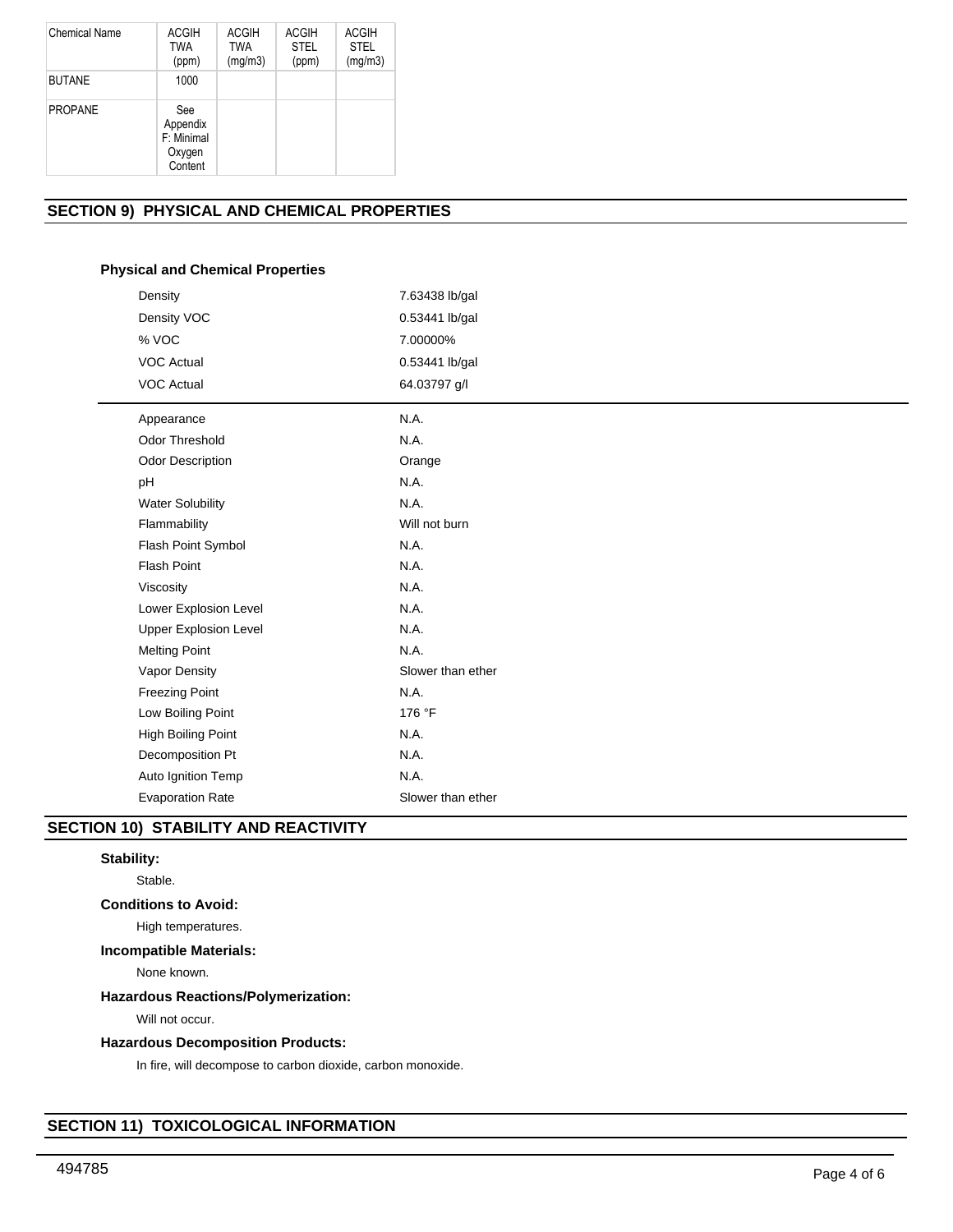## **Skin Corrosion/Irritation:**

Overexposure will cause defatting of skin.

## **Serious Eye Damage/Irritation:**

Overexposure will cause redness and burning sensation.

## **Carcinogenicity:**

No data available

## **Germ Cell Mutagenicity:**

No data available

## **Reproductive Toxicity:**

No data available

# **Respiratory/Skin Sensitization:**

No data available

## **Specific Target Organ Toxicity - Single Exposure:**

No data available

# **Specific Target Organ Toxicity - Repeated Exposure:**

No data available

## **Aspiration Hazard:**

No data available

## **Acute Toxicity:**

Inhalation: effect of overexposure include irritation of respiratory tract, headache, dizziness, nausea, and loss of coordination. Extreme overexposure may result in unconsciousness and possibly death.

## 0000106-97-8 BUTANE

LC50 (mouse): 202000 ppm (481000 mg/m3) (4-hour exposure); cited as 680 mg/L (2-hour exposure) (9) LC50 (rat): 276000 ppm (658000 mg/m3) (4-hour exposure); cited as 658 mg/L (4- hour exposure) (9)

# **SECTION 12) ECOLOGICAL INFORMATION**

# **Toxicity:**

No data available.

# **Persistence and Degradability:**

No data available.

## **Bio-Accumulative Potential:**

No data available.

## **Mobility in Soil:**

No data available.

#### **Other Adverse Effects:**

No data available.

# **SECTION 13) DISPOSAL CONSIDERATIONS**

# **Water Disposal:**

Under RCRA, it is the responsibility of the user of the product, to determine a the time of disposal whether the product meets RCRA criteria for hazardous waste. Waste management should be in full compliance with federal, state, and local laws.

Empty containers retain product residue which may exhibit hazards of material, therefore do not pressurize, cut, glaze, weld or use for any other purposes. Return drums to reclamation centers for proper cleaning and reuse.

# **SECTION 14) TRANSPORT INFORMATION**

## **U.S. DOT Information:**